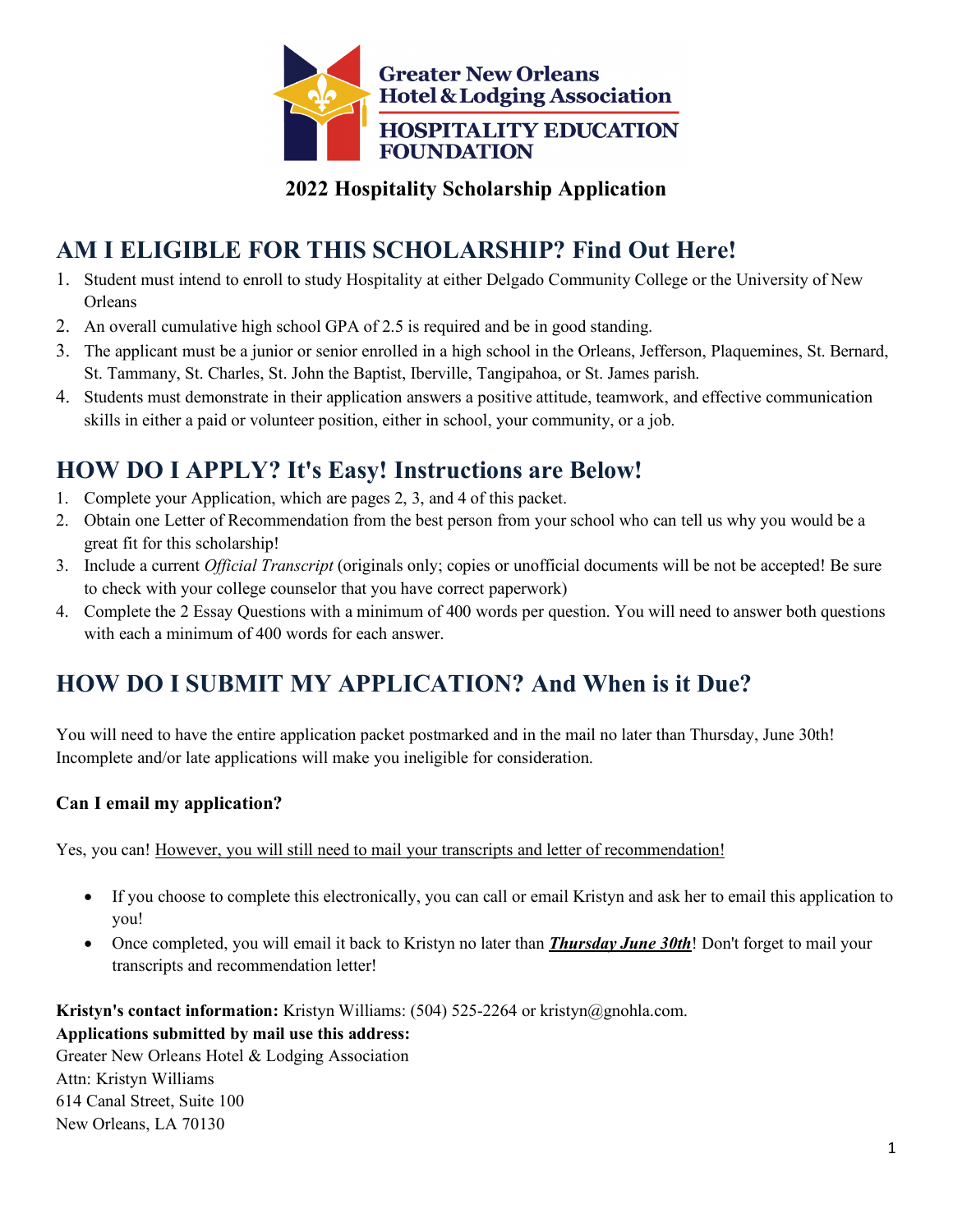## **Scholarship Application**

Please complete the following application materials. Once all application materials have been received, eligible finalists for the scholarship will be invited to an interview as the final step of application process.

#### **Personal Information**

|                                                                                                                                                                                                                                | First Name: Last Name: Last Name: |  |  |  |  |
|--------------------------------------------------------------------------------------------------------------------------------------------------------------------------------------------------------------------------------|-----------------------------------|--|--|--|--|
|                                                                                                                                                                                                                                |                                   |  |  |  |  |
|                                                                                                                                                                                                                                |                                   |  |  |  |  |
| Parish: Phone Number (Home): (Cell): (Cell):                                                                                                                                                                                   |                                   |  |  |  |  |
|                                                                                                                                                                                                                                |                                   |  |  |  |  |
|                                                                                                                                                                                                                                |                                   |  |  |  |  |
|                                                                                                                                                                                                                                |                                   |  |  |  |  |
|                                                                                                                                                                                                                                |                                   |  |  |  |  |
|                                                                                                                                                                                                                                |                                   |  |  |  |  |
| Parish: Phone Number (Home): (Cell): (Cell):                                                                                                                                                                                   |                                   |  |  |  |  |
| <b>School Information</b>                                                                                                                                                                                                      |                                   |  |  |  |  |
|                                                                                                                                                                                                                                |                                   |  |  |  |  |
|                                                                                                                                                                                                                                |                                   |  |  |  |  |
|                                                                                                                                                                                                                                |                                   |  |  |  |  |
|                                                                                                                                                                                                                                |                                   |  |  |  |  |
| Email Address: No. 1996. The Committee of the Committee of the Committee of the Committee of the Committee of the Committee of the Committee of the Committee of the Committee of the Committee of the Committee of the Commit |                                   |  |  |  |  |
| Current GPA: _________ Overall GPA: _______                                                                                                                                                                                    |                                   |  |  |  |  |

#### **If Awarded, Guidelines to Maintain Scholarship**

- 1. Students must maintain a minimum 2.5 overall GPA in order to retain the scholarship and continue to be enrolled in a hospitality program at either Delgado Community College or the University of New Orleans.
- **2.** Students who take a Leave of Absence from the college are eligible to have their scholarship reinstated upon their return (length of absence must not be longer than 3 consecutive years).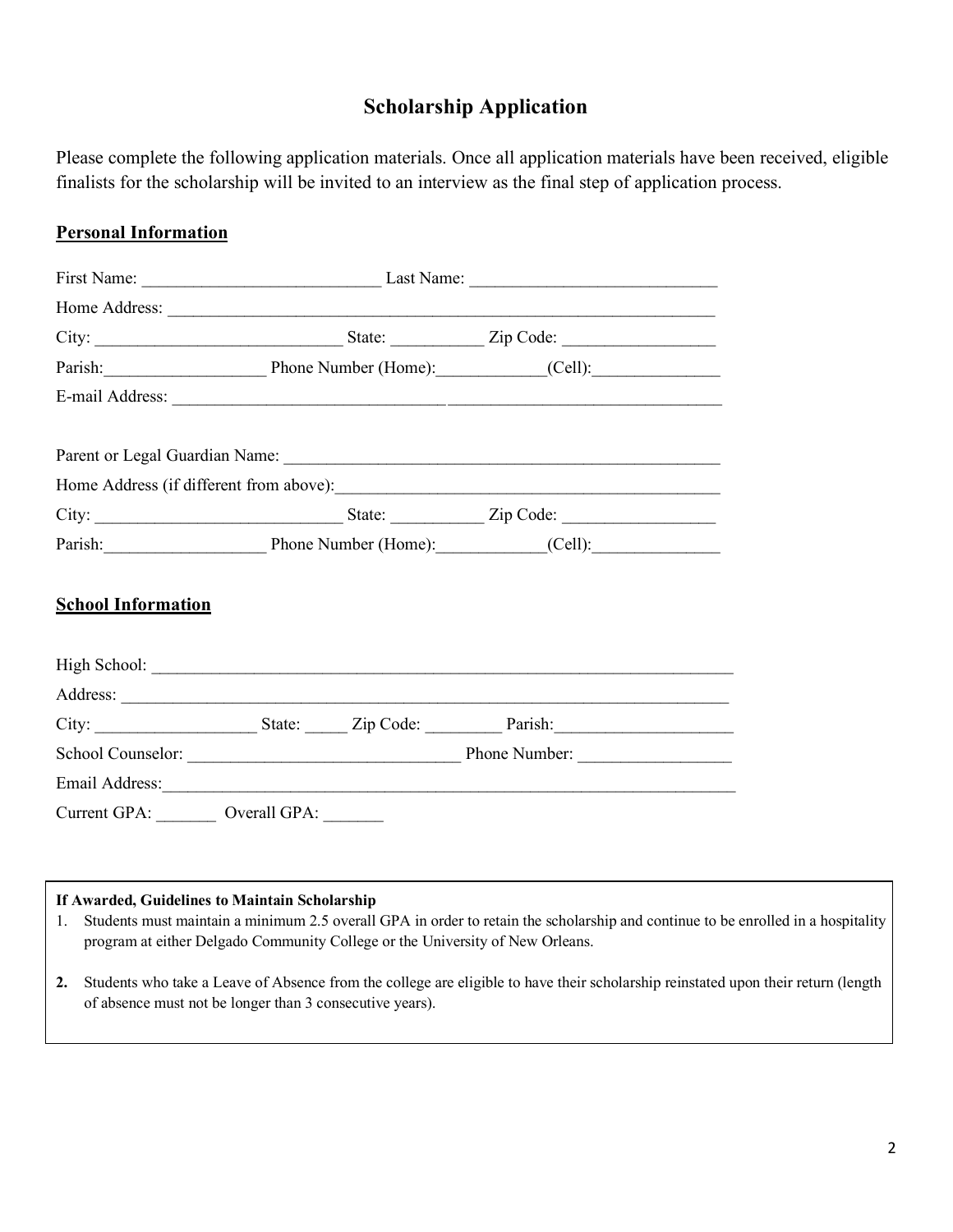### **SCHOOL ACTIVITIES OR INVOLVEMENT \*If Any**

| Activity | Role | Responsibilities | Years of Involvement |
|----------|------|------------------|----------------------|
|          |      |                  |                      |
|          |      |                  |                      |
|          |      |                  |                      |
|          |      |                  |                      |
|          |      |                  |                      |
|          |      |                  |                      |

### **COMMUNITY OR VOLUNTEER INVOLEMENT \*If Any**

| Activity | Role | Responsibilities | Years of Involvement |
|----------|------|------------------|----------------------|
|          |      |                  |                      |
|          |      |                  |                      |
|          |      |                  |                      |
|          |      |                  |                      |
|          |      |                  |                      |
|          |      |                  |                      |
|          |      |                  |                      |
|          |      |                  |                      |
|          |      |                  |                      |